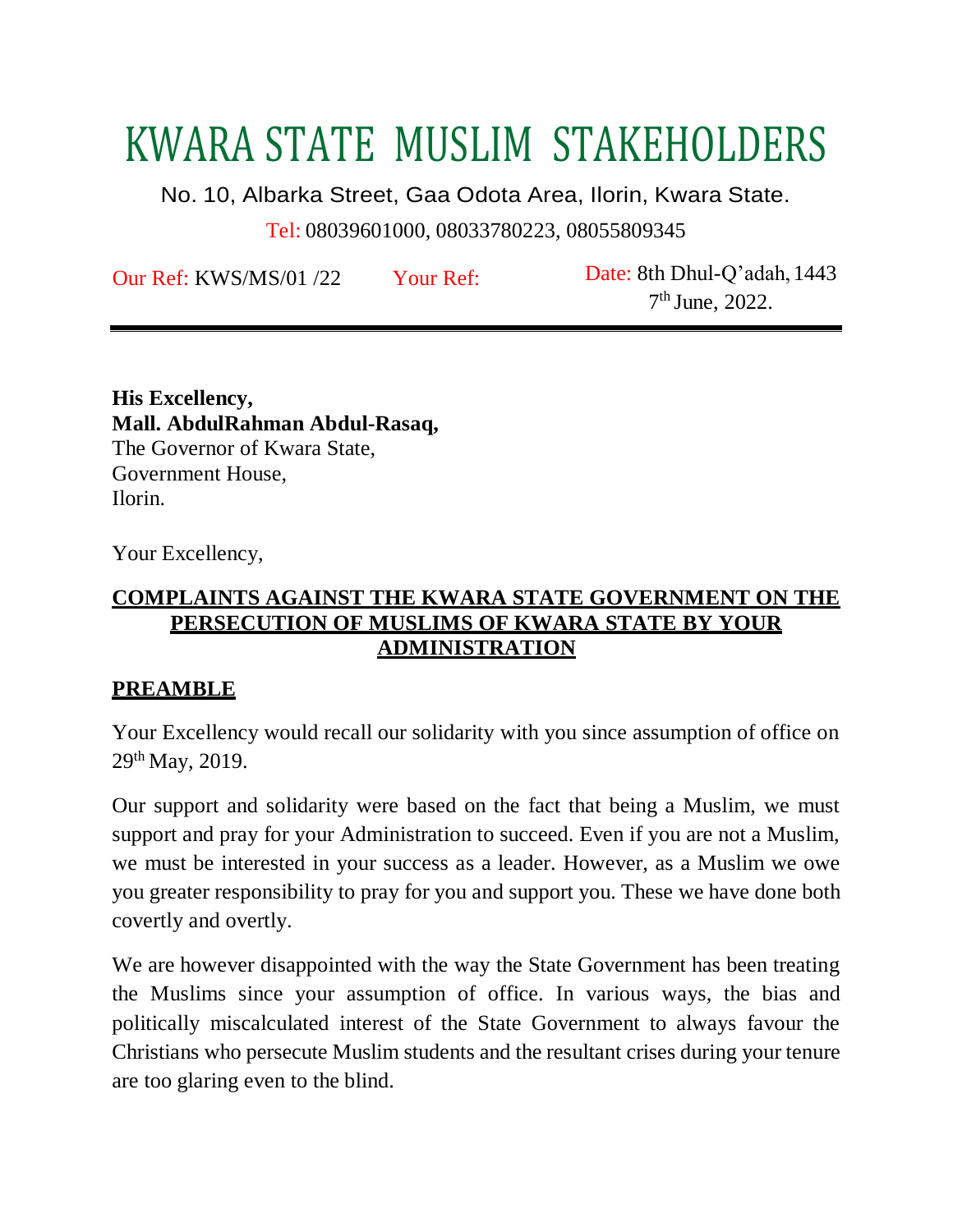The representatives of the Kwara State Muslim Community otherwise referred to as **Kwara Muslim Stakeholders** believe sincerely that you are using your office to play politics by sacrificing our rights to favour the Christians who are minority group in the State. For the avoidance of any doubt, out of the 16 Local Governments in Kwara State, Muslims are in majority in 14 Local Governments while Christians are in majority in only 2. The basis of a minority group oppressing the significant majority under your tacit Government support is a question that begs for an answer. **This is seen as tyranny of minority against the majority.**

In all the cases of oppression reported to Your Excellency, you have behaved in a way to show that our demands are inconsequential and unimportant as no practical steps were taken on your part to correct or stop the wrongs.

We therefore lay the following complaints for your immediate attention so as to forestall avoidable religious crises.

# **01 SCHOOL OWNERSHIP AND FUNDAMENTAL HUMAN RIGHTS**

As far back as June, 2019, we have alerted Your Excellency on the religious crisis Kwara CAN wanted to cause in Kwara State using Public Schools owned by the KWSG. Our letter Ref. No: KWS/MS/5/18 Dated  $24<sup>th</sup>$  June, 2019) was submitted to Your Excellency (a copy is herewith attached).

Kwara CAN's litigation on ownership of schools against the State Government ended in the Christian body loosing at Ilorin High Court in 2016 and at the Court of Appeal Ilorin in October 2019.

Since governance is expected to be according to the law, your government's inability to take firm control of the running and management of schools formerly belonging to the Christian Proprietors gave room for the crisis the State is facing in our educational system. The illegality of removing hijab from female Muslim students against the court judgments is an affront to the State Government and the law which must not be allowed to continue.

The recent back-pedaling of Oyun Baptist High School (OBHS) Ijagbo from her initial compliance with your government's circular issued in March 2021 that the use of hijab by willing female Muslim students was a great test of your ability to resist trouble-makers irrespective of their positions. The intruding Baptist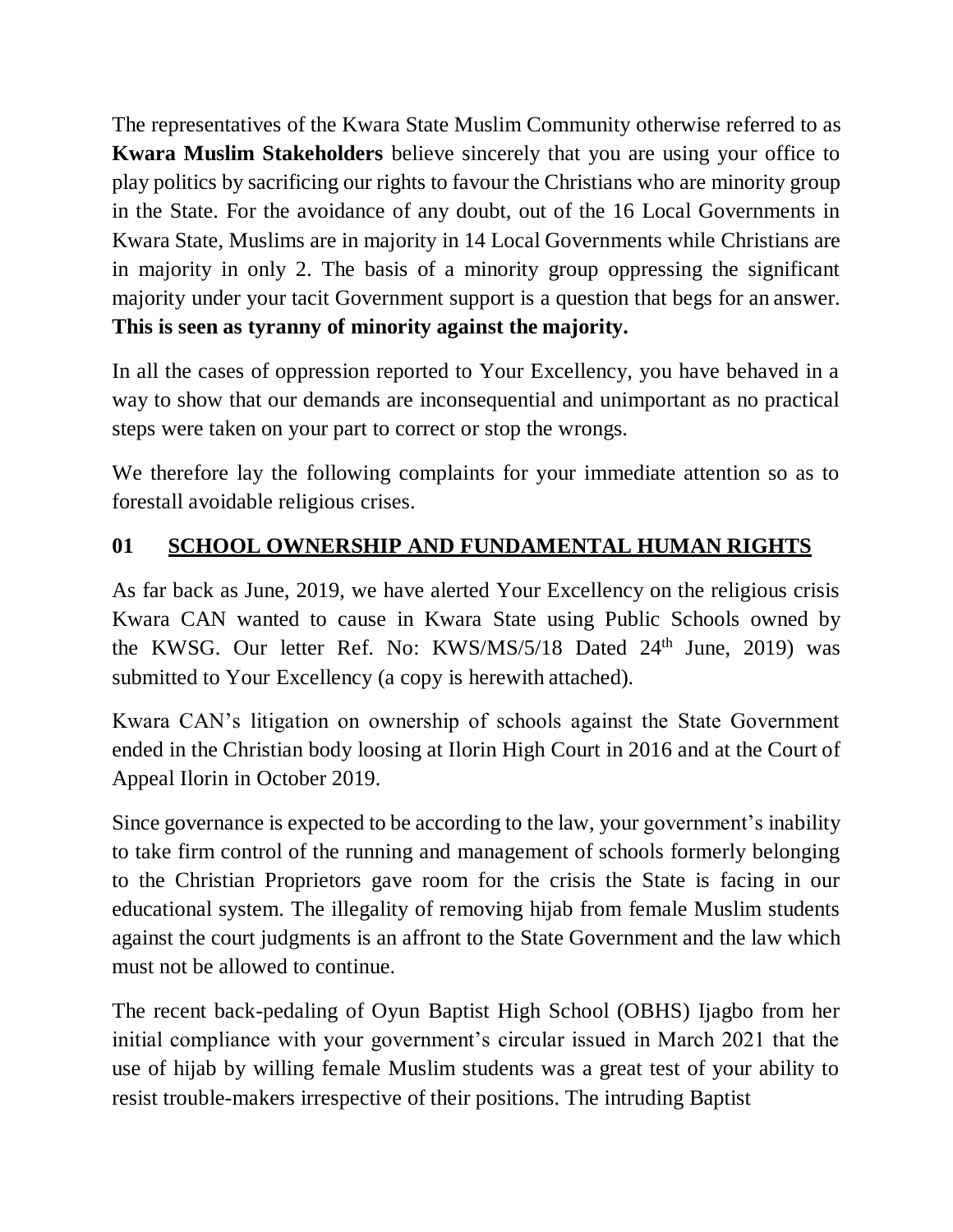Convention agents, parading themselves as school proprietors, drove hijab wearing Muslim students away from the school for close to a month and your government became helpless.

## **02 KILLING AND MAIMING OF MUSLIMS AT OBHS IJAGBO**

The Kwara Muslim Community condemn in the strongest terms and holds your government responsible for her lackadaisical attitude resulting in the killing of Habeeb Idris and maiming of eleven (11) others at OBHS Ijagbo during the hijab crisis. The parents of the theocratically tyrannized female student of the school did all that civilized people in a constitutional democracy should do to avoid the crisis. They laid formal complaint to your agents at the Teaching Service Commission (TESCOM) and the Ministry of education where several meetings were held with the oppressors. They even staged a peaceful demonstration to your office to call your attention to the oppression they were going through when it appeared to them that your representatives in the agencies were incapable of calling the oppressing intruders to order. All these were going on in a Public-School run with taxpayer money and your government refused to show courage until a life was lost in injury caused to innocent citizens. As we write this letter, no single arrest of the murderers has been effected by the police despite the facts that the killing was done in the broad day light and the killers were known.

# **03 PANEL OF ENQUIRY**

To further show that your government was not interested in ensuring justice for the victims of the killing and maiming, you set up Panel of Enquiry to investigate the cause of the crisis instead of Judicial Panel of Enquiry since the crisis involved loss of life. Expectedly, the outcome of the investigative Panel does not provide solutions to the crisis as regular dialogues being recommended by the Panel have always been holding between Muslims and Christians. The problem has been that Kwara CAN has always shown lack of readiness to subject itself to the rule of law and your government shows no courage to check her excesses.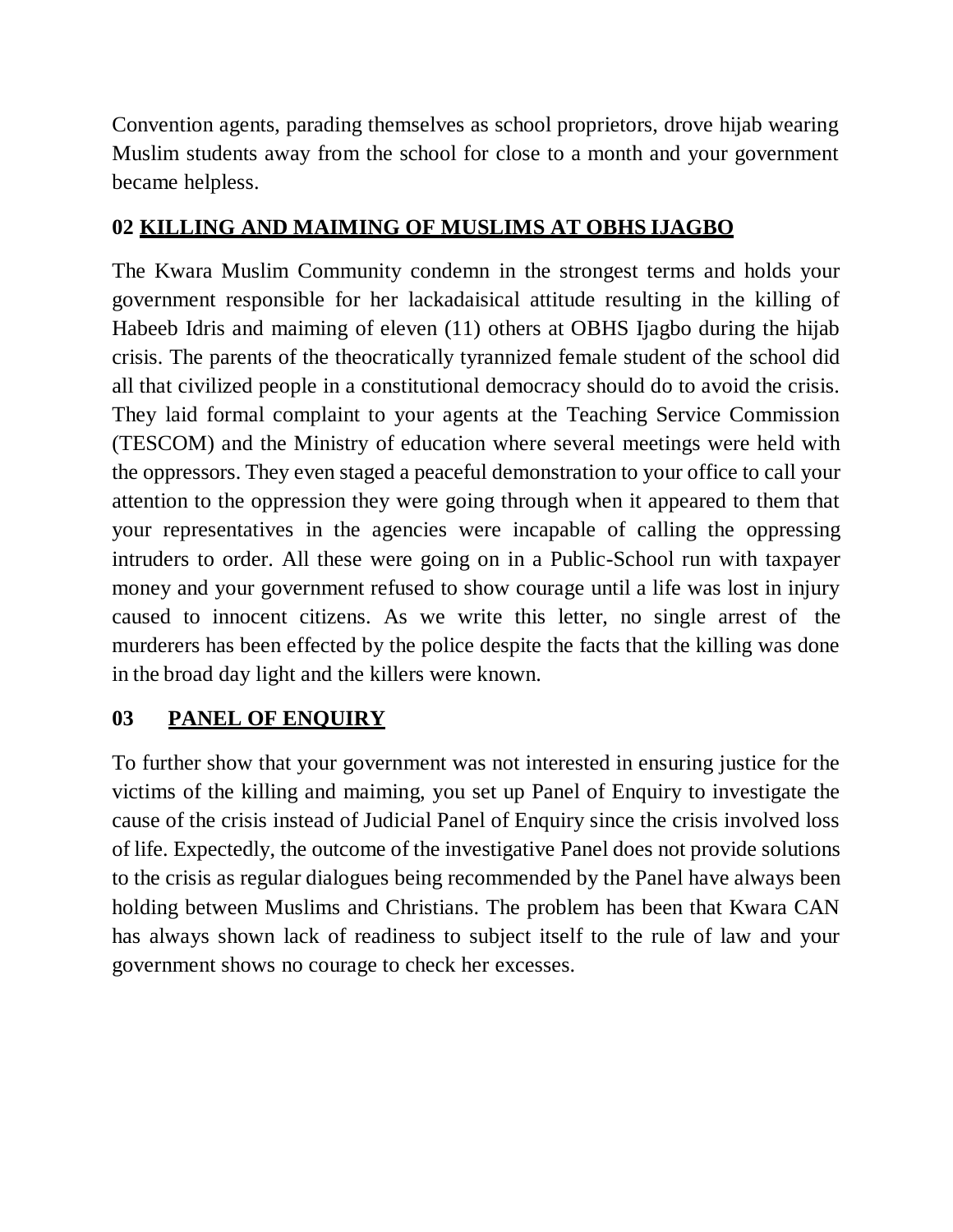## **04 UNFULFILLED PROMISE**

Your Excellency has been noted for failure of promises. That was why on the 10th June 2020, we wrote you a letter complaining about some of your unfulfilled promises (a copy of the letter is herewith copy attached). You did not only refuse to respond to the letter, you also have failed to fulfil the promises. Here are few of the promises that you are failed to fulfil:

## **a. Appointment of SA Religion (Islam)**

During our Courtesy Visit to Your Excellency led by our Father late retired Hon. Justice Abdul-Kadir Orire, CON - Sarkin Malami of Ilorin, we drew your attention to the neglect of your Administration in appointing S.A. Religion (Islam); but when you eventually appointed one, you did not consult Muslim Community. We viewed this as an affront and total disrespect for our Leader and Father Rtd. Justice Abdulkadir Orire who advised on a competent and effective person to serve in that capacity on behalf of the Muslim Ummah.

The Muslim Stakeholder felt disappointed by that attitude as we are much aware that you dare not treat CAN that way!

You are much aware that the Muslim Stakeholders have never and will not ask you for personal favours for her individual members, but we owe our community the responsibility to ensure they are fairly treated by a government they donated their sovereignty to.

## **b. Demolition of Mosque at Bishop Smith Memorial College Ilorin**

The unfortunate demolition of the BSMC School Mosque during the hijab crisis of February 2021 was a satanic act upon which we were prevailed upon not to react as the State Government – the owner of the school would build a new one in replacement. This was the assurance we got from the two S.A. Religions who visited the school along with the Permanent Secretary in the Ministry of Education shortly after the incident.

15 months after this promise was made, it is yet to be fulfilled in spite of the fact that we were requested to submit Drawings and Bill of Quantity for a new Mosque to be erected in the College.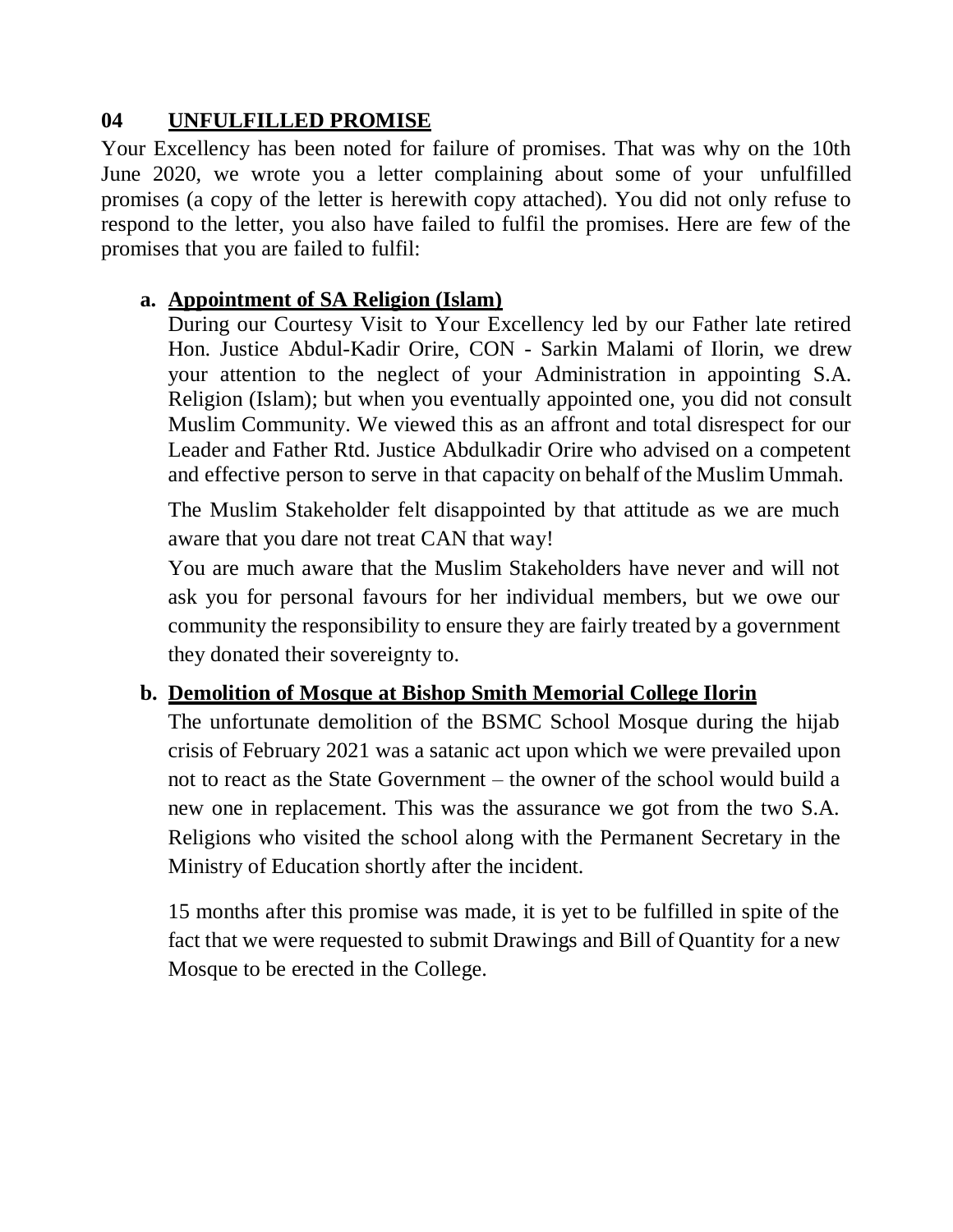#### **c. Enforcement of Court Orders**

Since Kwara CAN went to Court in 2013 to challenge the State Government on Schools Ownership, it has consistently lost. The State Government inability to enforce the declaratory judgments by the High Court of Justice Ilorin and the Court of Appeal Ilorin on School Ownership, shows your Administration's weakness in effecting the Court Order, which gave Kwara CAN that had been declared by the court of law as meddlesome interlopers the liberty to disturb public peace in our Schools.

#### **05 OBHS Re-Opening**

The re-opening of Oyun Baptist High School Ijagbo without fulfilling the 3 conditions laid-down by the Kwara Muslim Stakeholders shows how you hold Christians in high esteem to the detriment of the Muslims who not only constitute the majority in this State but who have been unduly wronged.

This is very unfortunate. Instead of the State Government to obey the Court of Law and damn the consequence, the Government is always 'dancing to their tune'. What the Government is doing shows that the life of the Muslim killed and that of our children that were attacked by CAN thugs are not important to the State Government.

We are not unfamiliar with this attitude of government. Same attitude was maintained by the previous government giving rise to 'Otoge mantra.

## **OUR DEMANDS**

- 1. The Kwara State Government must compensate adequately without further delay the family of Late Habeeb Idris killed by Kwara CAN thugs on 3rd February, 2022 at OBHS Ijagbo. Equally, all the criminals that participated the killing and maiming of some Muslims in Ijagbo should be arrested and prosecuted immediately.
- 2. The Kwara State Government must build a new School Mosque for Muslim Students/Teachers of Bishop Smith Memorial College Ilorin to replace the one demolished by Kwara CAN thugs.
- 3. The Kwara State Government should appoint a new Commissioner for Education and Human Capital Development, while the present Permanent Secretary in the Ministry who act more as CAN agent than public servant should be moved to another Ministry.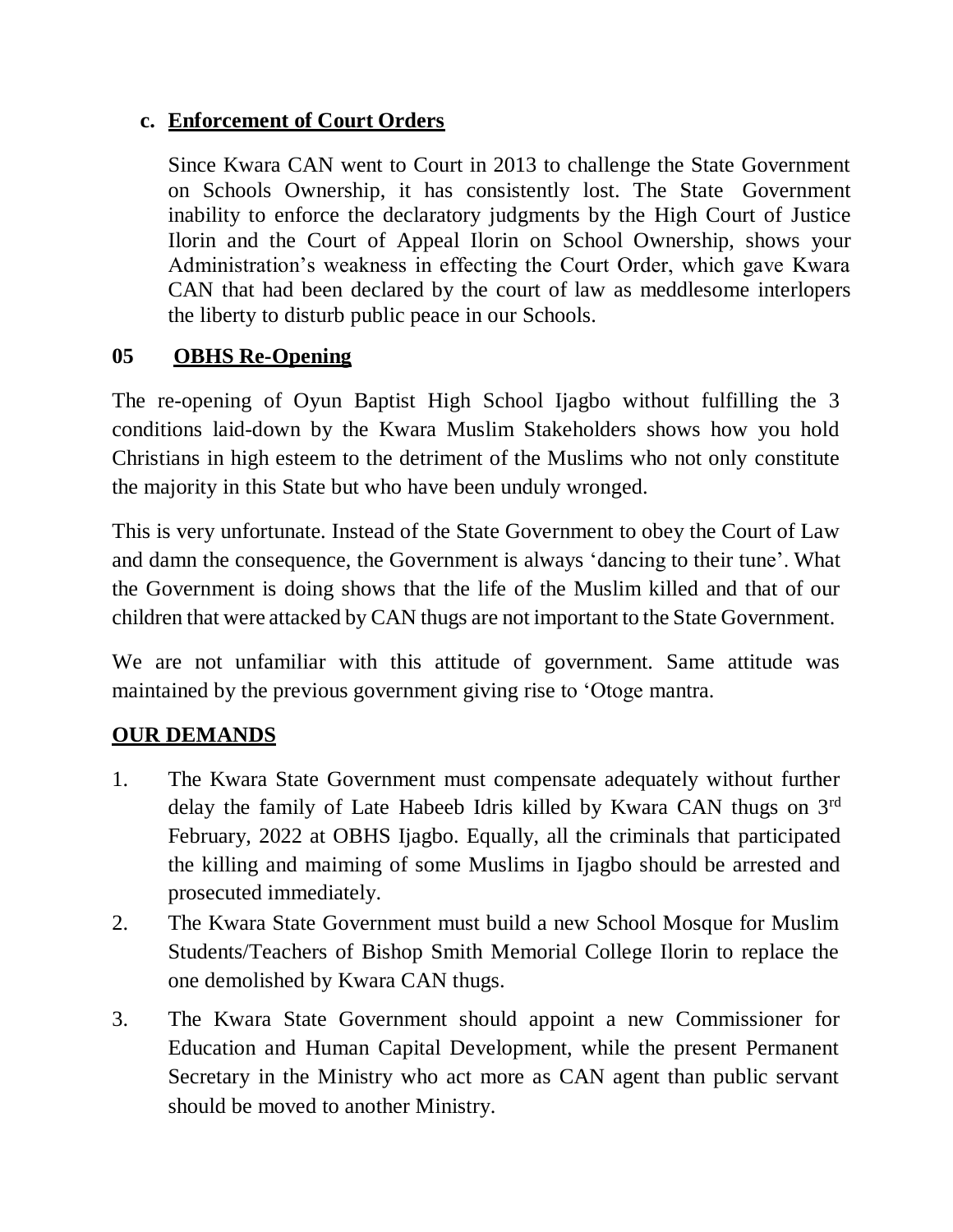- 4. The Kwara State Government must enforce freedom of worship in our schools by ensuring that separate devotions are held for Muslim and Christian students at the School Assembly; and no external Imam or Pastor should be allowed to participate in morning devotion aside from the School teachers.
- 5. The Kwara State Government should change the names of all Schools formerly owned by both Muslim and Christian Proprietors by adding 'Government' into them e.g., Ansarul-Islam Government Secondary School Ilorin, Bishop Smith Government Memorial College, Ilorin etc.
- 6. The Kwara State Government should ensure, henceforth, that appointments and postings of Principals into all the Schools should be based on merit and seniority and should be the sole responsibility of Kwara State Teaching Service Commission instead of by Former Proprietors as it is being done now.

## **Conclusion**

The entire Muslims of Kwara State feel cheated by all that have happened during your tenure which include:

- a. Lack of serious concerns for our demands which we surely believe would always promote peace, progress and development in the State.
- b. Your Administration compromise of our rights and privileges to serve the interests of Christians who are the insignificant minority in the State as evidenced in our submission so far on:
	- (i) Killing and maiming of Muslims in Ijagbo
	- (ii) Compensation of Kwara CAN with the sum of N8 million in spite of their denying us of our rights especially in public schools
	- (iii) Non-construction of a new School Mosque in BSMC after hoodlums from CAN demolished the previous one
	- (iv) Under-rating the Muslims in the State by appointing S.A. Religion (Islam) without consulting the Community.